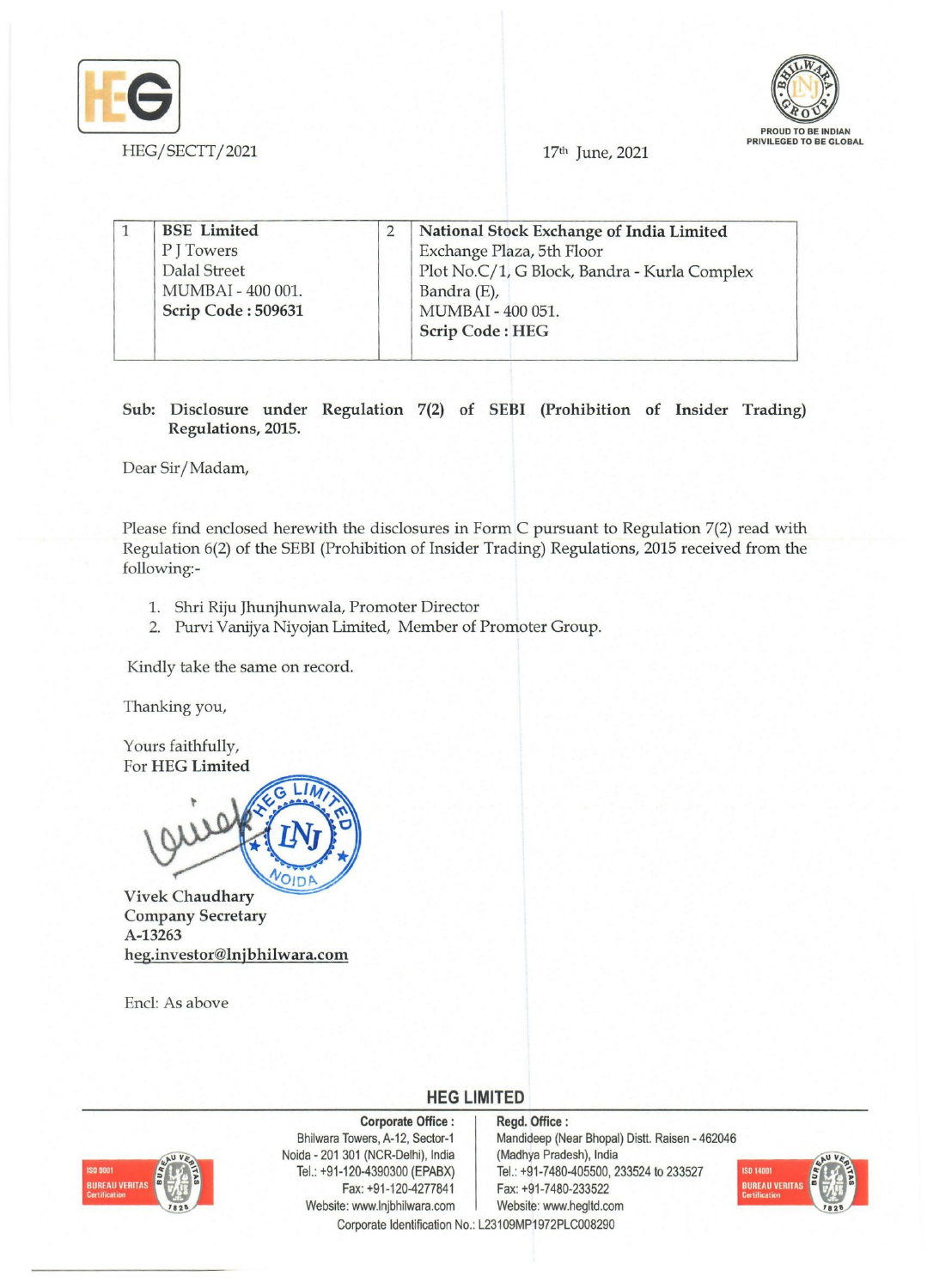## **FORM C Securities and Exchange Board of India (Prohibition of Insider Trading) Regulations, 2015**  [Regulation 7 (2) read with Regulation 6 (2)- Continual Disclosure]

Name of the Company: HEG limited ISIN of the Company: INE545A01016

| <b>NAME PAN, CIN / DIN &amp;</b><br>address with contact nos.                                                                                      | person<br>(Promoter)<br>member of<br>Promoter                                                                 | Category of Securities held prior<br>to acquisition/<br>disposal                                                                         |                                       | Securities acquired/ Disposed                                                                                                                   |          |                                                                                 |                                                                                                                                                 | Securities held post<br>acquisition/disposal                                                                                                    |                                       | Date of allotment-<br>advice/-acquisition-of<br>shares/ sale of shares<br>specify |                       | Date of<br>to company disposal | Mode of<br>intimation acquisition/<br>(on market)<br>public                              | Exchange<br>on which<br>the trade<br>was<br>executed | such persons as mentioned in Regulation 6(2).<br><b>Type of</b><br>Contract<br>Contact<br>specificati |                  |                                                                          | Options etc)<br>Buy | Trading in derivatives (Specify type of contract, Futures or<br>Sell |     | Exchange<br>on which<br>the trade<br>was<br>executed |
|----------------------------------------------------------------------------------------------------------------------------------------------------|---------------------------------------------------------------------------------------------------------------|------------------------------------------------------------------------------------------------------------------------------------------|---------------------------------------|-------------------------------------------------------------------------------------------------------------------------------------------------|----------|---------------------------------------------------------------------------------|-------------------------------------------------------------------------------------------------------------------------------------------------|-------------------------------------------------------------------------------------------------------------------------------------------------|---------------------------------------|-----------------------------------------------------------------------------------|-----------------------|--------------------------------|------------------------------------------------------------------------------------------|------------------------------------------------------|-------------------------------------------------------------------------------------------------------|------------------|--------------------------------------------------------------------------|---------------------|----------------------------------------------------------------------|-----|------------------------------------------------------|
|                                                                                                                                                    | <b>Group/</b><br>Designated<br>Person/<br><b>Directors/</b><br>immediate<br><i>relatives/</i><br>others etc.) | Type of<br>security<br>(For eg. -<br>Shares.<br>Warrants,<br>Convertible<br><b>Debentures</b><br><b>Rights</b><br>entitleme<br>nt, etc.) | No. and<br>$%$ of<br>share<br>holding | <b>Type of</b><br>security<br>(For eg. -<br>Shares.<br>Warrants.<br>Convertible<br><b>Debentures</b><br><b>Rights</b><br>entitleme<br>nt, etc.) | No.      | Value                                                                           | <b>Transaction</b><br>Type<br>(Purchase<br><b>Sale/</b><br><b>Pledgel</b><br><b>Revocation/</b><br>Invocation/<br>Others-<br>please<br>specify) | <b>Type of</b><br>security<br>(For eg. -<br>Shares,<br>Warrants.<br>Convertible<br><b>Debentures</b><br><b>Rights</b><br>entitleme<br>nt. etc.) | No. and<br>$%$ of<br>sharehol<br>ding | From                                                                              | To                    |                                | rights<br>preferential<br>offer / off-<br>market<br>Inter-se<br>transfer.<br>ESOPs etc.) |                                                      | ons                                                                                                   | Nominal<br>Value | Number Nominal<br>of units Value<br><i>(contrac</i><br>ts * lot<br>size) |                     | <b>Number</b><br>of units<br><i>(contracts)</i><br>lot size)         |     |                                                      |
|                                                                                                                                                    | $\overline{2}$                                                                                                | 3                                                                                                                                        |                                       | 5                                                                                                                                               | 6        | $\overline{7}$                                                                  |                                                                                                                                                 | 9                                                                                                                                               | 10                                    | 11                                                                                | 12                    | 13                             | 14                                                                                       | 15                                                   | 16                                                                                                    | 17               | 18                                                                       | 19                  | 20                                                                   | 21  | 22                                                   |
| Riju Jhunjhunwala<br>PAN: AAKPJ4377M<br><b>DIN: 00061060</b><br>Address: 63, Friends Colony<br>(East), New Delhi-110025<br>Contact No.011-41628890 | Promoter<br><b>Director</b>                                                                                   | Equity<br><b>Shares</b>                                                                                                                  | 2,20,356<br>(0.57%)                   | Equity<br><b>Shares</b>                                                                                                                         | 1.00.000 | 21,80,00,000<br>(Rs. Twenty<br><b>One Crores</b><br><b>Eighty Lacs</b><br>Only) | Sale                                                                                                                                            | Equity<br><b>Shares</b>                                                                                                                         | 1,20,356<br>$(0.31\%)$                |                                                                                   | 17.06.2021 17.06.2021 | 17.06.2021                     | Inter-se<br>transfer<br>through<br>Open<br><b>Market</b><br>(Block Deal)                 | NSE @<br>2180 per<br>share                           | <b>N.A.</b>                                                                                           | <b>N.A.</b>      | <b>NIL</b>                                                               | N.A                 | <b>NIL</b>                                                           | N.A | N.A.                                                 |

**RIJU JHUNJHUNWAL**  A

Digitally signed by RUU HHAUHURWALA<br>Digital signed by RUU HHAUHURWALA<br>SBN 469482278C-cd4949151501 discussed and<br>SBN 46948205218c-cd49b74197, portalCode=110025, x<br>seriallywinde==461b3709350508381467964221b63.<br>HEWENHAWALALA-

Riju Jhunjhunwala Promoter Director

Date: 17.06.2021 Place: New Delhi